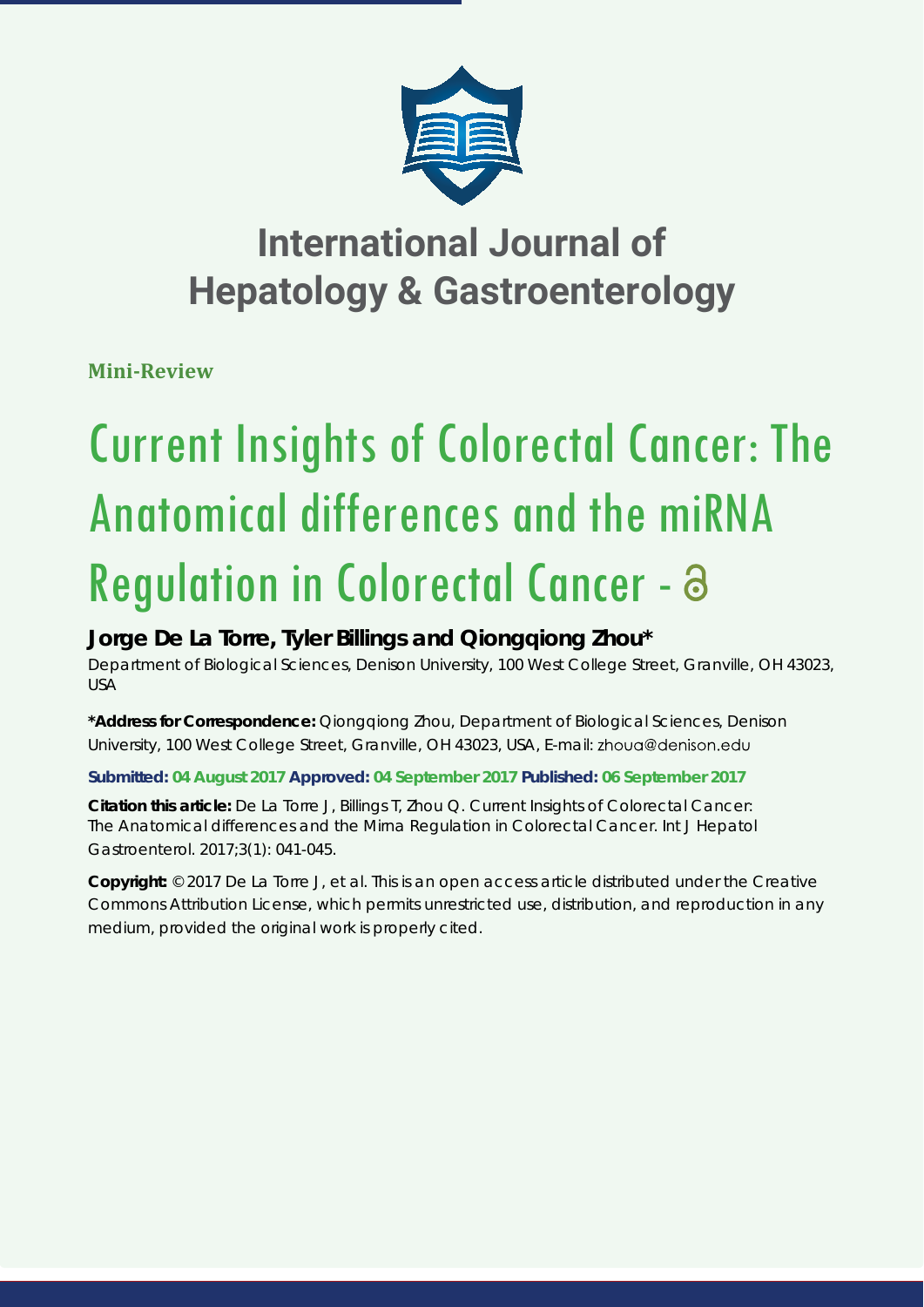# **ABSTRACT**

Colorectal cancer is one of the leading causes of death in the United States. Recent advances of understandings in anatomical patterns and molecular mechanisms may bring better therapeutical options and treatment plan. This article reviews the different outcomes of colorectal cancer associated with anatomical pattern: left-sided or right-sided; and the recently discoveries of colorectal cancer related miRNA.

# **INTRODUCTION**

Despite the decline in the age-adjusted cancer incidence rate over the past two decades, cancer is still the second leading cause of death in the United States [1]. Colorectal Cancer (CRC) comprised 8% of all newly diagnosed cancer cases and accounted for an estimated 8% of cancer-related deaths for both sexes in 2016 [1]. Colorectal tissue is under constant threat of carcinogenesis due to sustained exposure to foreign substances that may possess mutagenic properties.

There has been mounting evidence that CRC treatment can be tailored to the anatomical origins of the tumor growth. As a result, CRCs are often classified as either right- or left-sided tumors. This distinction holds prognostic value, as Right-Sided CRC (RCC) and Left-Sided CRC (LCC) have different embryological origins, differing anatomical structures, and are often associated with different symptoms. These symptoms range from general physical discomfort to different sites of metastasis.

Furthermore, signaling pathways are disrupted which leads to the formation of benign growths that may develop into CRC. Such pathways include the Wnt, EGFR, and TGF-® pathways and downstream products of the TP53 and KLK6 genes [2-5]. These pathways are altered in such a way that proliferation, immortalization, and metastasis are favored. Identifying potential biomarkers related to these pathways is of great interest to cancer treatment. One such example are miRNAs and their intervened signaling pathways.

Overall, in treating CRCs it is important to consider both the underlying genetic and anatomical profile of the tumor.

#### **Right and left-sided colorectal cancer**

Most CRC cases share humble origins as a polyp. The size and location of these growth correlate to the stage of cancer development and might entail symptoms associated with either RCC or LCC [6]. However, regardless of the anatomical location of the tumor growth, CRC can be categorized into stages that summarily describe the extent of cancer development. Stage 0 CRC has not grown beyond the intestinal mucosa and are often composed of low grade polyps; stage I CRC has grown into the colon wall, but has yet to spread beyond that point; stage II CRC has grown through the colon wall and potentially into nearby tissue, but has not reached local lymph nodes; stage III CRC will have reached the lymph nodes, but not have spread to distant tissues; and stage IV CRC are the most sever, having spread to other organs and tissues, most often the liver  $[7,8]$ . The mortality rate of CRC can be primarily attributed to these metastases [9].

A colonoscopy is the most common screening procedure for CRC [10]. This procedure is typically reserved for older individuals, as age is the most prominent risk factor associated with CRC [11]. This has the unintended consequence of younger patients being diagnosed with CRC at later stages, as initial complaints are not regarded with the same scrutiny reserved for older patients [11]. If a colonoscopy

screening returns a positive result for colorectal cancer, then a biopsy is required for definite diagnosis, during which polyps identified during the screening process are removed via polypectomy and examined for signs of cancer [12]. Colonoscopy screenings are more frequently repeated if polyps are identified. Diagnoses should also consider whether the CRC is right-sided or left-sided. This classification is of significant importance to personalized CRC treatment, as the right and left sides of the colon possess several anatomical and embryological differences. The right colon is categorized proximal and is supplied blood via the superior mesenteric artery, whereas the left colon is categorized distal and supplied by the inferior mesenteric artery [13]. Furthermore, the right colon is derived from the midgut and the left colon is derived from the hindgut. These anatomical and embryological distinctions have gathered attention as a point of further study, as such differences might explain discrepancies between the right and left sides of the colon as far as tumor biology and pathophysiology are concerned [14]. For example, patients diagnosed with right-sided CRC are generally older, possess tumors of greater diameter and in a later stage of development, and often have a greater number of positive lymph nodes [15]. Evidence suggests that these are consequences of the larger lumen of the right colon, which affords right-sided colon cancer more time to grow before displaying symptoms. Without proper diagnosis, tailored treatments are rather challenging to manage and prognoses difficult to discern. However, researchers are making strides toward associating certain symptoms and biomarkers with various subtypes of CRC.

Early stage CRCs are largely asymptomatic [12]. Therefore, routine colonoscopies remain an effective method of identifying CRC and is associated with a significant decrease in mortality rate for both right and left colon cancer, though the decrease was slightly greater for left -sided colon cancer [15]. However, there exists several symptoms that may indicate further testing is required, even in patients considered at low risk for developing CRC. These symptoms include anemia, visible blood in the stool, and changes in bowel habits [13]. While not particularly useful in determining the presence of a colorectal tumor without an accompanying colonoscopy and subsequent biopsy, these symptoms may indicate whether the CRC is a right-sided tumor or left -sided tumor. Patients with right-sided CRC exhibit signs of anemia [16], whereas patients with left-sided CRC have visible blood in their stool and changes in bowel habits [15,16]. Furthermore, patients with right-sided tumors tend to present with a more advanced tumor stage than patients with left -sided tumors [13]. These clinical signs are important to consider when developing treatments for CRC.

## **miRNA background and affected pathways**

miRNA units are small, non-coding RNA strands measuring 18 to 25 bases in length [17]. The majority of genes that encode miRNAs are located in intergenic regions and are transcribed by RNA polymerase II [4]. One of their remarkable functions is that they have the ability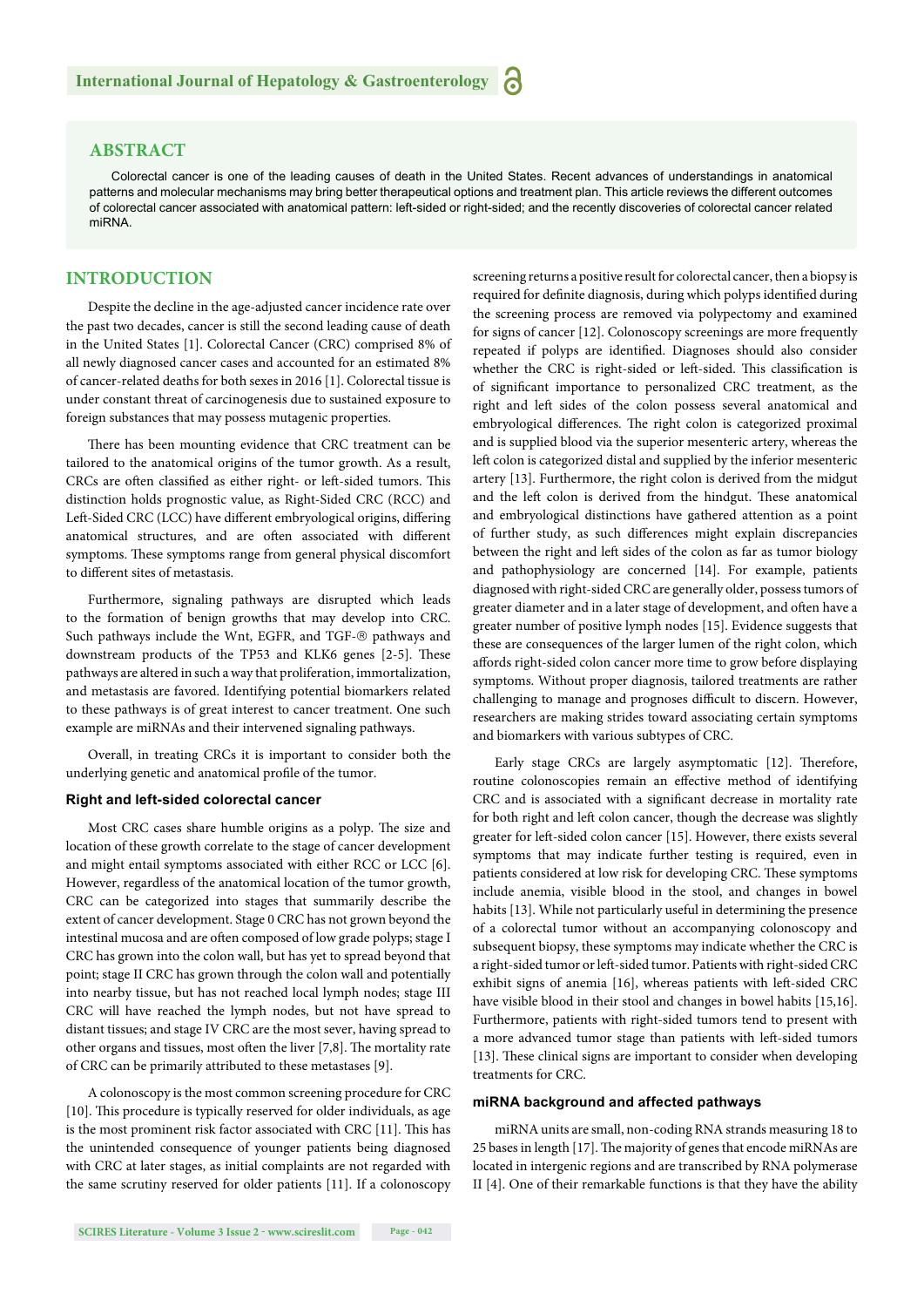to down-regulate the expression of their target genes [17]. They do so through imperfect pairing to the 3' untranslated region (3'UTR) of the target mRNA which then inhibits translation and destabilizes the mRNA stand [1]. For this interactions to work, complementary base-pairing is essential and it usually involves 6-7 nucleotides, these tend to be nucleotides 2 to 9 of the 5' end miRNA strand, a region known as "seed" [4].

It has been shown that miRNAs are involved in cell differentiation, proliferation and apoptosis [17], processes that are often associated with the development of CRC and many other types of cancer. The ability of miRNAs to impact the progress of such processes has made them promising biomarkers for detection of cancer development [4]. Furthermore, their levels of expression can be potentially used as a method of classification of cancer even for groups of distinct characteristics such as cell type or etiology [4]. There a two types of biomarkers in terms of miRNA, and they are classified according to their effect on gene expression. The first type are those miRNAs that act as oncogenes, often called *oncomirs*, thus stimulating cancer development [4]. On the other hand, the second type are those miRNAs that act as *tumor suppressors* and thus inhibit the development of cancer [18]. In relation to CRC, miRNAs that impact the Wnt pathway, EGFR pathway, TGF-β pathway, the expression of the TP53 gene and the expression of the gene KLK6 will be the main focus of this review.

# **miRNAs and the WNT signaling pathway**

By affecting the Wnt pathway, miRNAs also affect the proteins synthesized by Wnt signaling and these proteins regulate cell proliferation, doing so in a short-period of action, as well as they regulate self-renewal pathways such those involved in the development of stem cells [3]. Alterations to the WNT signaling that lead to higher activation, oncogenic alterations, will favor cell survival while also inhibit apoptosis or differentiation [4]. An important player in the Wnt pathway is the APC gene, a tumor suppressor gene. It has been shown that higher levels of miR-135a/b act as negative regulators of APC and thus inhibit its tumor suppressor function which then leads to higher activation of the WNT pathway. Another key gene involved in the Wnt pathway is CTNNB1, which encodes a protein know as β-catenin [19]. When APC is functioning, it acts as a negative regulator of CTNNB1 and thus inhibits the production of β-catenin which is a component of the E-Cadherin protein complex [4]. β-catenin is able to bind the promoter of miR-17-92 and activates an oncogenic miRNA cluster that would otherwise be silenced by APC if there were no alterations to this APC gene [20]. More interestingly, up-regulation of β-catenin has been linked with miR-19a in CRC patients [20]. More so, higher levels miR-19a exert an inhibitory effect on processes regulated by APC such as cellular growth, migration, and invasion by targeting the tumor suppressor gene PTEN [20], showing how many genes are interconnected in the Wnt pathway. Another oncomir is miR-574-5p as it activates the Wnt/β-catenin signaling by down-regulation an RNA binding protein know as Quaking 6/7, this protein is involved in regulating cell cycle progression, differentiation and angiogenesis which all relate to metastasis of CRC [20]. Another activator of the Wnt/®-catenin pathway is miR-21 due to its downregulation of the transforming growth factor beta receptor 2 [20]. More interestingly, miR-224 also acts as an oncomir but it does so by targeting suppressor of the Wnt/β-catenin pathway such as GSK3β which results in higher levels of β-catenin in the cytoplasm which then up-regulate the expression of target genes of the pathway such as c-Myc and cyclinD1 [20].

An interesting case comes about over miR-29a/b, a junction between oncomir and tumor suppressor acting miRNA can be observed. miR-29a acts as an activator of the Wnt/β-catenin pathway through inhibiting antagonist to the pathway such as the sFRP-2 proteins [20]. miR-29b has an opposite effect on the Wnt/β-catenin pathway by down-regulating it and thus exerting a cascade effect that will inhibit processes such as cell growth, tumor angiogenesis and EMT [20]. In fact, there are several miRNAs that exert tumor suppressor activity, another example is miR-23b as it decrease CRC progression by down-regulating a receptor of the Wnt/β-catenin pathway known as frizzled 7 [20]. There are also some miRNAs such as miR-7 that directly target oncogenic transcription factors such as Ying Yang 1 [20]. Different molecules have shown to be targets on tumor suppressor acting miRNAS, such as the case of miR-93 in which a key protein which mediates the nuclear accumulation of β-catenin is targeted and thus the levels of -catenin in the nucleus decrease and this has an inhibitory effect on the Wnt/ $\beta$ -catenin signaling pathway [20]. Furthermore, the loss of mi-R34a has been associated with neoplastic progression in CRC cells thus providing evidence for tumor suppressor function of this miRNA [4]. Interestingly, the epigenetic silencing of mi-R34a due to CpG methylation has been associated with metastatic growth in primary tumors [20].

#### **miRNAs and the EGFR pathway**

Oncogenic mutations to the EGFR pathway have been described in 30-60% of CRC cases [4]. Therefore, there has been an interest to see the role that miRNAs play in mediating this signaling pathway. miR-134 has shown to be down-regulated in CRC and that it has an impact on the expression of the proto-oncogene KRAS [4]. This interaction has been hypothesis to consist of the miRNAs acting as suppressor of cell proliferation [4]. Th rough a series of *in vivo* experiments, scientists found that increased levels of mi-R143 correlate with decreased levels of the KRAs protein as well as a decrease in cell proliferation [4]. miR-145 has also been associated with tumor suppressor activity in a similar manner to that of mi-R143 [4]. Travelling down the EGFR pathway PIK3/AKT can be found, and there are miRNAs such as miR-30a or miR-126 which under normal colon conditions both act as tumor suppressor miRNAs [4]. Interestingly, the dominant regulator of the PIK3/AKT known as PTEN has also been associated with miRNAs [4]. The PTEN gene codes for the PTEN protein, which acts as a tumor suppressor [21]. The PTEN transcript or mRNA unit of expression of this gene has been shown to be targeted by mi-R19, miR-21, miR-32 and miR-92-1-5p [20]. A recent study by researchers at The Key Laboratory of Living Donor Liver Transplantation in Nanjing, China, have related mi-R545 to tumor suppressor activity [22]. miR-545 negatively regulates cell proliferation as it acts as an inhibitor to the EGFR receptor by affecting its 3'-UTR activity [22].

# **miRNAs and the TGF-β signaling pathway**

TGF- $\beta$  controls differentiation, proliferation and apoptosis as well as it acts as a modulator for many parts of the inflammatory response such as adhesion molecule regulation or chemotactic gradients for leukocytes [13]. Although TGF-β is best known as a transforming factor, this review will take a couple steps back onto its unexpressed form of the gene TGFBR2. There have been several miRNAs that are associated with regulating TGFBRR2 such as miR-17-5p, miR-20a, miR-21, miR-23b, miR-106a and miR-301a [4]. Taking a closer look, miR-21 is an interesting candidate to focus on. Interestingly enough it is activated by the Wnt signaling pathway, and it is associated with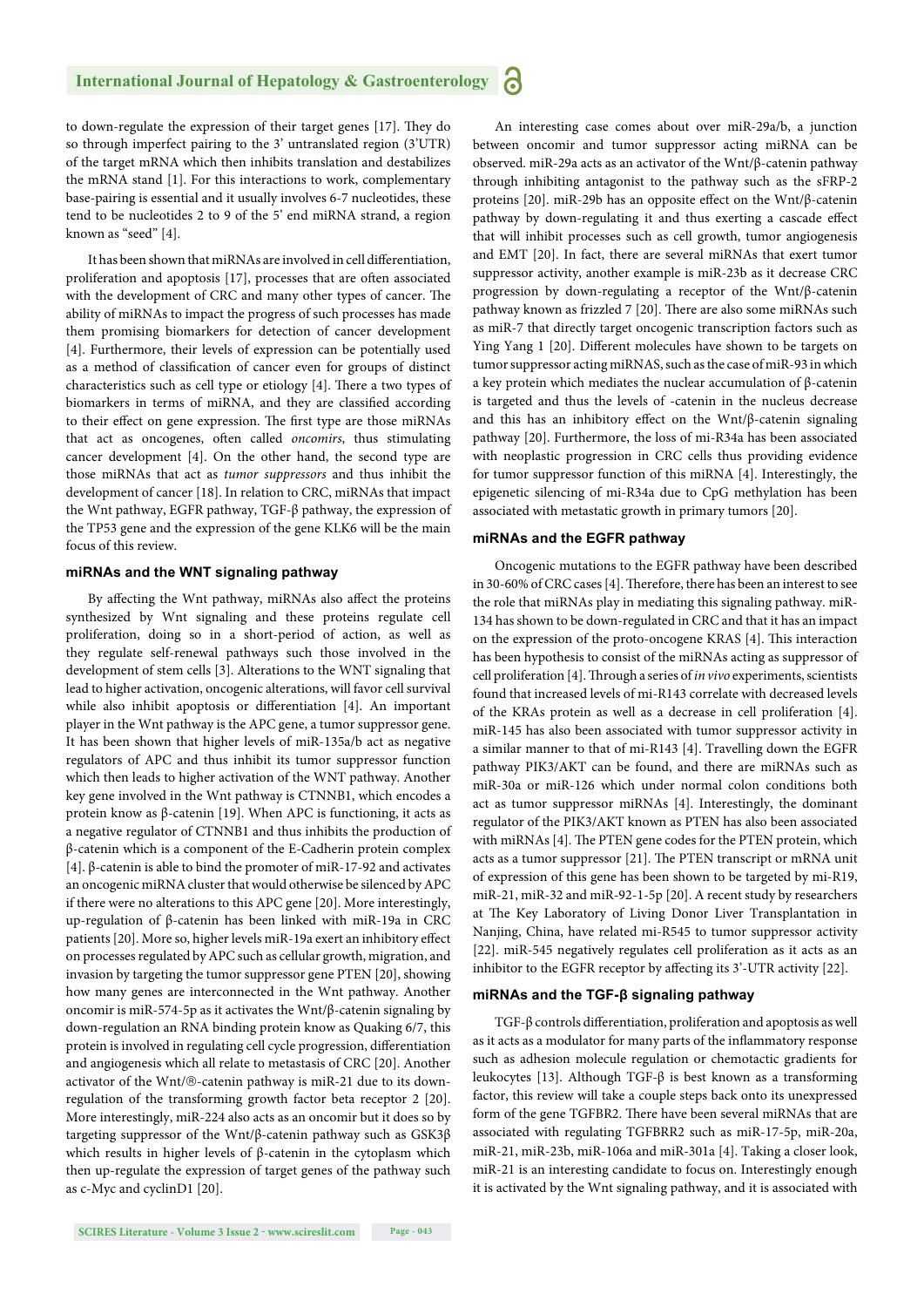regulating stemness through its interaction with TGFBR2 [4]. In the case of the cluster of oncogenic miRNAs composed of miR-17-92, the effect is different in that these miRNAs behave as oncomirs as they perform TGF-β responses through silencing of the protein coding gene TGFBR2 and of the tumor suppressor gene SMAD4 which plays a role further downstream in the TGF- $\circledR$  pathway [4]. This tumor suppressor gene, SMAD4, is responsible for providing instructions to synthesize proteins involved in the transmission of chemical signals from the cell surface to the nucleus thus it plays a key role in cell motility and alterations to its levels of expression tend to happen in the transition of a cancerous tissue to malignancy [23]. It has been shown that a cluster of miRNAs, miR-130a, miR-301a, and miR-454, which are usually up-regulated in CRC tissue are able to target SMAD4 and cause an increase in cell migration and proliferation [4]. Lastly, a decrease in the levels of miR-25 expression has been linked to increases in the Epithelia Mesenchymal Transition (EMT), invasion and metastasis [4].

# **miRNAs and TP53**

The gene TP53 is referred to as a tumor suppressor gene and encodes tumor protein p53 [4]. Mutations to TP53 occur in the early stages of oncogenesis in CRC [24]. A bioinformatics study proposed that about 46% of the miRNA supposed promoters contain a potential TP53-binding site which speaks to why miRNAs have such an impact on CRC development. One of the miRNAs with the most interesting role in relation to TP53 is miR-34a. This miRNA acts as a tumor suppressor as it down-regulates the transcription factor E2F and it also up-regulates p53 in CRC [4]. E2F is responsible for the synthesis of the transcription factor E2F1, and it is worth of mention that this protein can act as a tumor suppressor by mediating apoptosis in response to cellular stress such as DNA damage but it can also act as an oncogene in response to more aggressive chemoresistant tumors [25]. Other such as miR-339-5p indirectly control TP53 expression by regulating the expression of the MDM2 gene [4]. MDM2 is a proto-oncogene that encodes a E3 ubiquitin ligase in the nucleus, such protein enhances tumor formation as it can target tumor suppressor proteins such as p53 [5]. There are some miRNAs that do not only act as regulators of TP53 but also as effectors that act in response to stimuli, such is the case for miR-192 and miR-215 and they do so by suppressing tumorigenesis through CDKN1A [4]. This later gene, CDKN1A, encodes a cyclin-dependent kinase inhibitor (p21) that plays a key role in regulating the cell cycle progression at the G1 and S phases, and interestingly enough the expression of the CDKN1A gene is controlled by the tumor suppressor protein p53 [2]. Through such interconnectedness we are able to observe a negative feedback loop in which when p53 is up-regulated, transcription of CDKN1A is induced and thus leading to higher levels of p21 which acts as a negative regulator of the cellular levels of p53 [26]. The fact that the body has its own mechanisms for controlling the levels of tumor suppressing agents such as through this negative feedback loop between p53 and p21 is already fascinating, but it is even more fascinating that miRNAs have the ability to impact these mechanisms and drastically alter cell cycle progression.

## **miRNAs and the KLK6 gene**

The KLK6 gene encodes an active serine protease known as Kallikreins-related peptidase 6 [1]. Kallikreins are known for their ability to chop up extracellular matrix proteins and thus stimulate angiogenesis [1]. It has been shown that KLK6 mRNA expression is high in malignant colorectal tissues, suggesting a possible role in both invasion and metastasis of CRC [1]. Such intriguing suggestion would not be completely resolved without considering the role that miRNAs play in such pathway. The first miRNA of interest is miR-181d and it is in fact down-regulated in KLK6 knockout cells and it acts as a tumor suppressor [1]. More interestingly, the relationship between miR-181d and KLK6 is fundamentally a regulatory feedback loop in which when KLK6 is expressed the levels of miR-181d are higher when compared to a cell line in which the KLK6 gene had been knocked out [1]. Such regulatory feedback loop further proves miR-181d tumor suppressor activity as its expression levels are higher when KLK6 is expressed. In contrast, miR-203 was significantly up-regulated in KLK6 knockout cells when compared to controls [1]. miR-203 has been identified as an miRNA with tumor suppressor functions [27]. Interestingly enough, miR-203 has been associated with the TGF- pathway as it regulates the expression of one of the transcription factors, Snail1, that plays a key role in the Epithelial Mesenchymal Transition (EMT) which is heavily induced by TGF- $\circledR$  signaling [1]. This regulation of Snail1 by miR-203 has been reported to happen through two binding sites located in the 3'UTR region, and such interaction has further been characterized as a double negative feedback loop [1]. Meaning that higher levels of miR-203 expression will decrease the levels of Snail1 expression and vice versa. This negative feedback loop offers more insight into the fascinating mechanisms our bodies have to control the expression of oncogenic and tumor suppressing agents. Another promising finding suggests that miR-203 is able to inhibit KLK6 protein secretion [1]. Furthermore, transfecting with miR-203 resulted in an inhibition of cell migration [1]. Such finding expands the tumor suppressive abilities of miR-203 on to also encompassing its ability to affect cell motility.

# **CONCLUSION**

Novelties regarding the involvement of miRNAs in the Wnt pathway, EGFR pathway, TGF-β pathway, the expression of the TP53 gene and the expression of the gene KLK6 were discussed to further show the potential of many miRNAs to serve as biomarkers for CRC. Their ways of functioning are distinct as they can act as oncomirs or tumor suppressor miRNAs. Their functions are also unique to their target and thus this makes them specialized targets of small size. Despite their size miRNAs are impactful regulators on many signaling pathways involved in the development of CRC. Their targets are genes or genes products that vary in location from the beginning stages of a pathway to the further downstream stages. Such extended presence of miRNAs throughout these pathways allows to track the progress of CRC from a benign proliferative tumor to malignant tumor masses that are metastasized throughout the body. Furthermore, the location of the tumor mass related to the associated symptoms and prognosis. Evidence suggests that right- and left-sided CRCs exhibit different characteristics as a consequence of the different anatomical structure and embryological origins of the two CRC subtypes. Thus, cancer treatments benefit from making and recognizing these distinctions, as they afford additional prognostic information and inform treatment decisions. This reviewed hopes to further the interest in the role that miRNAs play in CRC and how important is to keep exploring them as potential biomarkers. Approaching CRC treatment from both a molecular and anatomical level may facilitate personalized treatment and is a topic worthy of further study.

# **REFERENCES**

Sells E, Pandey R, Chen H, Skovan BA, Cui H, Ignatenko NA. Specific microRNA-mRNA Regulatory Network of Colon Cancer Invasion Mediated by Tissue Kallikrein-Related Petidase 61. Neoplasia. 2017; 19: 396-411. https://goo.gl/D1kynT